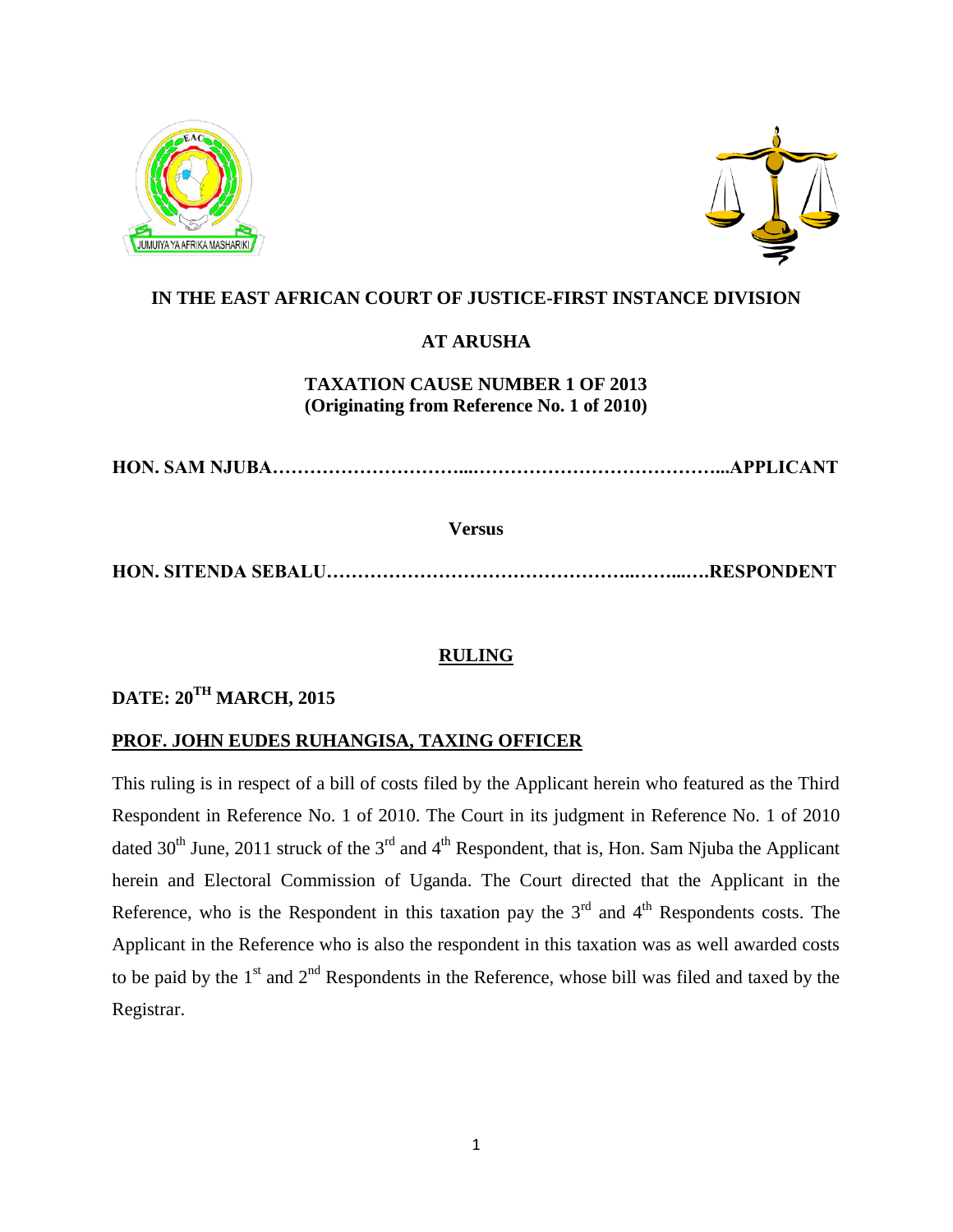Having given the background I now go to the substance of the bill itself. The Bill in Taxation Cause No. 1 of 2013 filed by Hon. Sam Njuba represented by Victoria Advocates and Legal Consultants is for the total sum of USD\$ 127,785.

At the hearing of this bill of costs on  $29<sup>th</sup>$  August 2013 I made a preliminary ruling consolidating this matter with other two taxations against the same respondent herein as one and ordered that each Applicant makes his submissions and thereafter the Respondent could respond once to all the submissions instead of responding after every submission by the applicant on each bill. This directive was made to facilitate a quick hearing and for one ruling to be delivered in the consolidated matter.

After hearing the three bills of costs together and the matter pending for delivery of ruling, counsels for the Applicant and Respondent in Taxations No. 2 and 3 filed consent on  $28<sup>th</sup>$ January, 2014 settling the two bills of costs and I will therefore exclude them in this ruling.

Mr. Komakech, counsel representing the Applicant, submitted that the bill was drawn in total compliance with the Third Schedule of the Rules of Procedure that apply to taxation and that it is the fairest bill the court has ever looked at. Counsel submitted that item 2 to 33 were in total compliance with the rules that govern taxation but with regard to disbursements he submitted that he had a problem as he did not have receipts which is a requirement under Rule 4(2) the Third Schedule of the Rules of Procedure that states "Receipts for the disbursements shall be produced to the taxing officer and copies served to the other party at least fourteen (14) days before the taxation" and Rule 4(3) that states "No disbursements shall be allowed which has not been paid at the time of taxation". His reasons were that he had been consulting Mr. Ogalo, who had been handling this matter, for one week prior to the taxation date to avail him receipts so that he could have them filed and served upon the Respondent but he was so busy in the Constitutional Petition No. 21 and 16 in Uganda Constitutional Court and as a result of that he was unable to get a single document to support his claim for disbursements. Counsel sought an adjournment so that he can have the receipts produced in court and that he could concede to costs for the adjournment. He requested the court to allow him time to avail them latest by Tuesday the following week and that if he could not be allowed to avail them; he would leave the issues in the discretion of the court.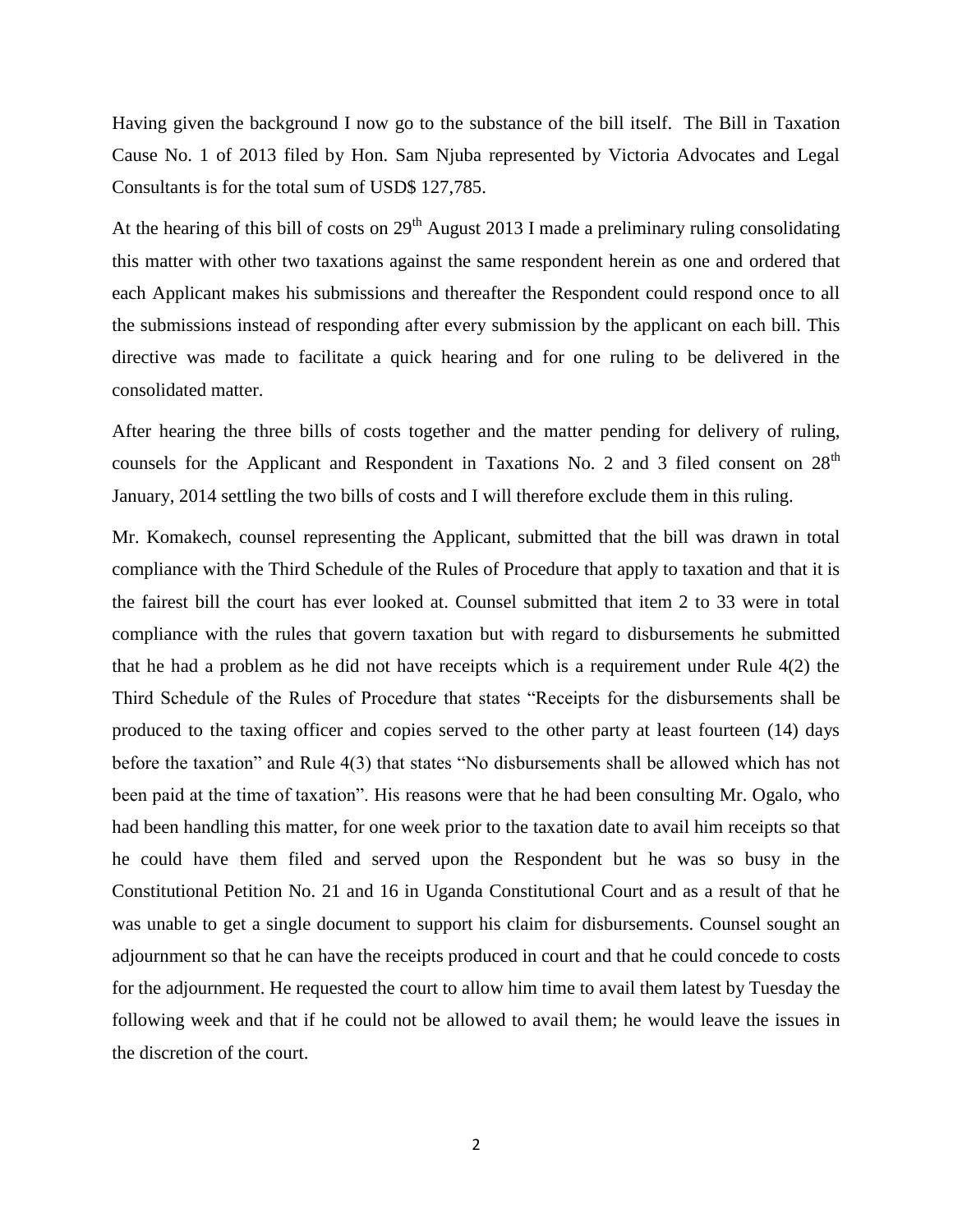Mr. Semuyaba for the Respondent objected to the application for adjournment for reasons that the Rules require that once the taxation has began the receipts must be produced and that they had also tried discussing the matter the previous evening and in the morning before the taxation hearing commenced when counsel for the Applicant admitted that there were no receipts. He therefore did not know where the receipts would come from if they had not been around for the last six months since the bill was filed. He argued that an adjournment would not be of any effect.

With regard to Item 1 on instruction fees Mr. Komakech submitted that the instruction fees were determined in this case when the Registrar taxed the bill of costs filed by the Respondent herein as against the Attorney General of Uganda and the Secretary General of the East African Community. He also argued that instruction fees are not determined by whether a matter has gone for a full trial or whether a matter has been dismissed prematurely, and that instruction fees are determined, first of all, at the time when counsel takes instructions in his office. He further submitted that the court really looked at the issues to determine what would be appropriate fees when it was taxing the bill in Hon. Sitenda Sebalu Versus the Secretary General of the East African Community and the Attorney General of the Republic of Uganda. He prayed that the Registrar uses the set down principles of taxation and tax the bill accordingly.

Mr Semuyaba for the Respondent in his response submitted that items numbers 1 to 17 on disbursements be disallowed because they were not receipted and that the court had ruled in Taxation No. 5 of 2008 *James Katabazi & 21 Others Versus Secretary General of the East African Community and The Attorney General of Uganda* and in Taxation Cause No. 1 of 2006 *Calist Andrew Mwatela & 2 Others Versus East African Community* that disbursements will not be allowed if receipts are not there. He submitted that Mr. Ogalo who was involved in those two cases should have known the practice. With regard to items 1 to 32 he submitted that they were not fair and that the numbers of folios in items 2 to 7 on perusals are not correct as they had not been charged in accordance with Rule 7. He argued that the applicant is not specific about what he meant by folios and that the word "folio" as far as the Rules are concerned refers to number of words and not just estimation as counsel has put it. With regard to items 8 to 11 he submitted that the fee claimed is not in commensurate to what drawings are as provided under Rule 3. On items 12 to 30 Mr. Semuyaba reiterated his earlier submission on perusal and argued that counsel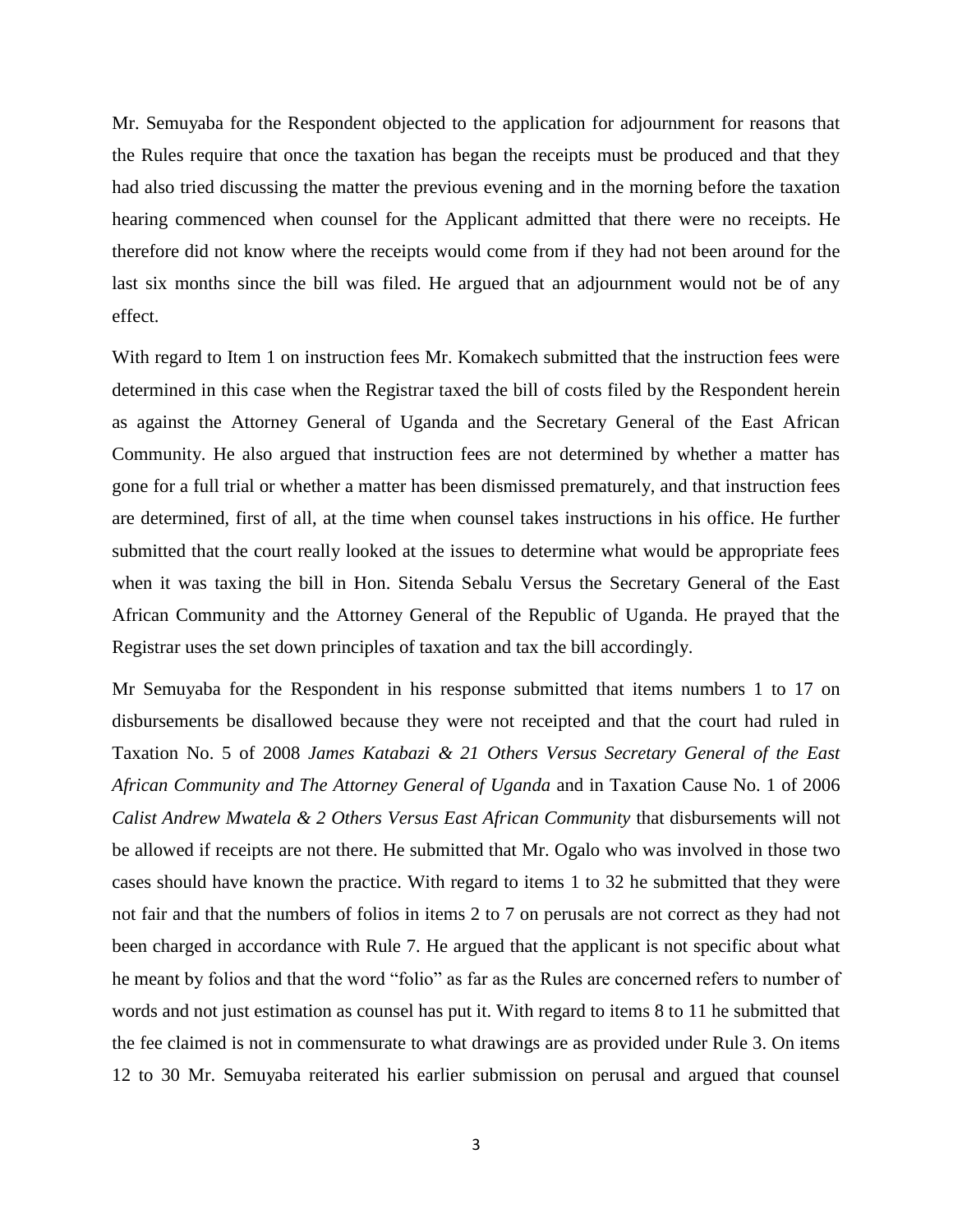should have been specific about the number of folios in order to justify the claim that he was making. He had no objection to Items number 31 and 32.

With regard to Item 1 on instruction fees Mr. Semuyaba submitted that it was unreasonable and unfair. He argued that the order of the Court in that particular case was that the Reference against Hon. Sam Njuba was struck out and that he was relying on a wide range of authorities that he had filed that define the difference between striking out a matter and dismissing a matter. He submitted that in this case the case was not dismissed and therefore the applicant could not justify the subject matter to be worth USD\$ 100,000. He referred to the decision in Taxation Reference No. 4 of 2010 *Kenya Ports Authority versus Modern Holdings Limited* where similar reasons were given for striking out the main reference and the Honorable Judge ruled that a fair fee should be USD\$ 15,000. He brought to the attention of the court that he had informed counsel for the applicant that his client was ready to concede to USD\$10,000 as instruction fees and further submitted that the Court taxes and allows the instruction fees to be USD\$10,000.

Mr. Komakech in his rejoinder reiterated his earlier submission that this is the fairest bill that has been brought to this court and in total compliance of the rules of this court. He also distinguished the ruling in the Modern Holdings case and stated that the ruling was in respect of a Taxation Reference that arose from the taxation of a bill in another Taxation Reference that had been dismissed with costs and not out of the substantive Reference that gave rise to that matter. He submitted that that is why the her Lordship, in her decision, said that for the purpose of consistency you cannot give an award in an application to be over and above the main suit itself and so she reduced it to USD\$15,000. He said that in this particular case it was the main case that all the lawyers prepared the proceedings, all paper work done, the matter came up for hearing and it is at this stage of hearing that the third and fourth respondents were struck out. He informed the court that he had told the counsel for the respondent that he could concede USD\$35,000 and not go beyond that. He finally concluded by praying that the Registrar uses the set down principle of taxation and taxes the bill accordingly.

I will begin by taxing Items 2 to 32 on drawings, makings of copies and perusals. I will then tax disbursements that are numbered from item 1 to 17 of the bill then finally revert back to item 1 on instruction fees. Before I begin taxing Items 2 to 32 I will deal with the issue of what folios mean by referring to Rule 1 of the Third Schedule on Taxation of Costs which provides that: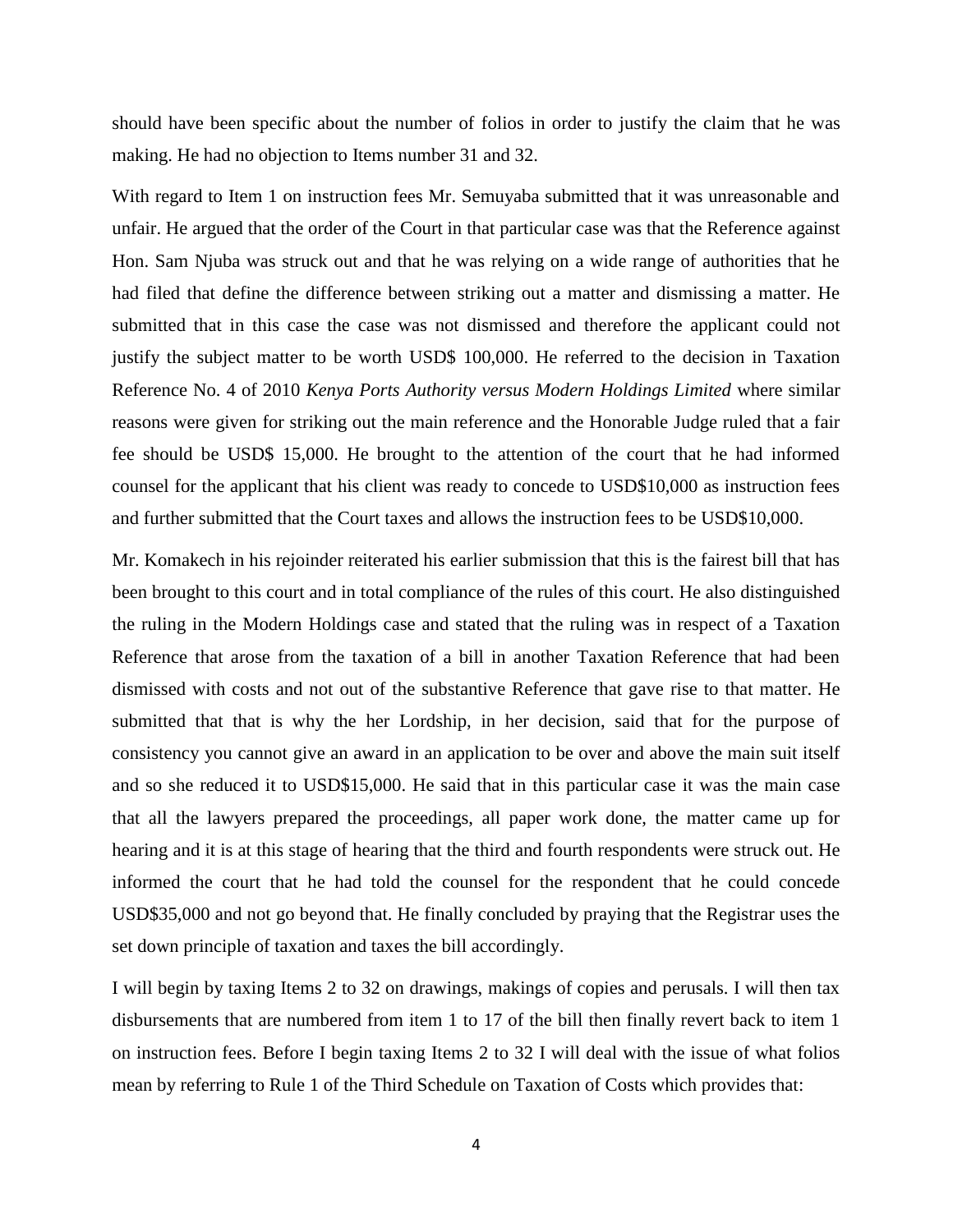"In this Schedule, a folio means one hundred words, and a single figure or group of figures up to seven shall count as one word".

It may not be practicable to count the number of words in a document for example of 100 pages to determine the number of folios but the folios can be approximately determined by counting the number of words in one page and if it is an average of 200 hundred words per page as in the Reference herein then that will be 2 folios per page, which you multiply by the number of pages in the document to get the total number of folios. Having considered submissions on Items 2 to 32 and the way of calculating folios above, I will proceed to tax them as provided by the rules. The Applicant has claimed a total sum of USD\$ 1,210 in Items 2 to 7 for perusal of Notice of Motion, supported by an Affidavit and Annextures thereto. I have looked at the document which is 87 pages with an average of 200 words per page making it two folios per page and if multiplied by two makes a total of 174 folios. Rule 7 on Scale of Charges provides for USD\$ 5 per folio, which if multiplied by 174 makes a total of USD\$ 870. I therefore tax **items 2**, **3**, **4**, 5, **6** and **7** in the **total sum of USD\$ 870. Item 8** for drawing of Response is taxed at **USD\$ 3** as per Rule 3 under Scale of Charges Third Schedule which provides USD\$3 for four folios or less. **Item 9** is also taxed at **USD\$ 3**. **Items 10** and **11** are taxed as claimed which is a **total sum of USD\$ 8**. **Items 12** to **28** on perusal of Applicants Written Submissions, List of Authorities and copies of authorities annexed thereto are taxed in the total sum of **USD\$ 2,740** using the same criteria above of 200 words per page and having looked at the document that has 274 pages making a total of 548 folios multiplied by USD\$5. **Items 29** and **30** are taxed as drawn in the total sum of **USD\$ 79**. **Items 31** and **32** were not objected to and I tax them as drawn in the total sum of **USD\$ 70**. The grand total amount for items 2 to 32 is therefore taxed at **USD\$ 3,773**.

On disbursements itemized as items 1 to 17 I have considered submissions by both counsels and in view of the fact that I made a ruling against an application to adjourn the taxation on disbursements, I will proceed to rule that in the absence of receipts to prove the disbursements claimed, all the items on disbursements are hereby disallowed and taxed off accordingly.

I now revert to item 1 on instruction fees where the Applicant herein is claiming a sum of USD\$100,000. Rule 9(2) of the Third Schedule on Taxation of Cost of Court Rules provide that:

<sup>&</sup>quot;The fee to be allowed for instruction to institute a suit or a reference or to oppose a suit or a reference shall be such sum as the taxing officer shall consider reasonable, having regard to the amount involved in the reference, its nature, importance and complexity, the